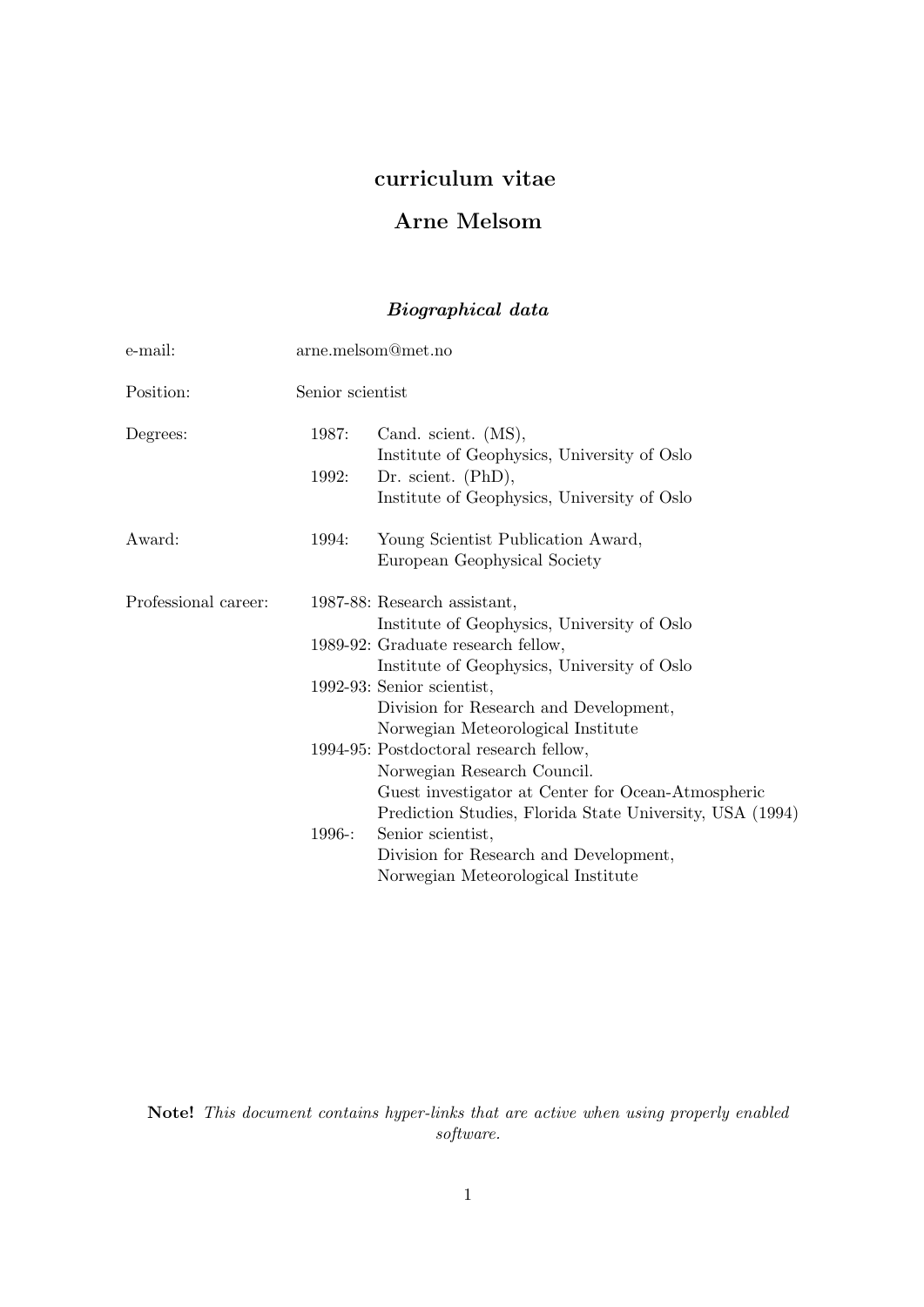## Publications

### Peer-reviewed publications

- Mauritzen, C., A. Melsom, and R.T. Sutton, 2012: Importance of density-compensated temperature change for deep North Atlantic Ocean heat uptake. Nature Geo., 5, 905-910. [doi:10.1038/ngeo1639](http://dx.doi.org/10.1038/ngeo1639) (Authors' version [here\)](http://projects.met.no/DecCast/documents/ngeo1639AuthorVersion.pdf)
- Melsom, A., F. Counillon, J.H. LaCasce, L. Bertino, 2012: Forecasting search areas using ensemble ocean circulation modeling. Ocean  $Dyn.$  62(8), 1245-1257. [doi:10.1007/s10236-012-0561-5](http://dx.doi.org/10.1007/s10236-012-0561-5) (Authors' version [here\)](http://projects.met.no/DecCast/documents/OD62p1245AuthorVersion.pdf)
- Orsolini, Y.J., R. Senan, R.E. Benestad, and A. Melsom, 2012: Autumn atmospheric response to the 2007 low Arctic sea ice extent in coupled oceanatmosphere hindcasts. *Clim. Dyn.*, **38**, 2437-2448. [doi:10.1007/s00382-011-1169-z](http://dx.doi.org/10.1007/s00382-011-1169-z)
- R.E. Benestad, R. Senan, M. Balmaseda, L. Ferranti, Y. Orsolini, and A. Melsom, 2011: Sensitivity of summer 2-m temperature to sea ice conditions. Tellus, 63A, 334-337. [doi:10.1111/j.1600-0870.2010.00488.x](http://dx.doi.org/10.1111/j.1600-0870.2010.00488.x)
- M. Hidalgo, Y. Gusdal, G.E. Dingsør, D. Hjermann, G. Ottersen, L.C. Stige, A. Melsom, and N.C. Stenseth, 2011: A combination of hydrodynamical and statistical modelling reveals nonstationary climate effects on fish larvae distributions. Proc. Royal Soc., Bio. Ser., 279, 275-283. [doi:10.1098/rspb.2011.0750](http://dx.doi.org/10.1098/rspb.2011.0750)
- Melsom, A., 2010: Validation of an ocean model ensemble. In: Coastal to global operational oceanography: Achievements and Challenges. Ed.s: Dahlin, Bell, Flemming, Petersson. EuroGOOS publication no. 28, SMHI, Norrköping, Sweden. pp. 253-259. (Author's version [here\)](http://projects.met.no/DecCast/documents/EuroGOOS28p253.pdf)
- Melsom, A., and Y. Gusdal, 2010: A new method for assessing impacts of potential oil spills. In: Coastal to global operational oceanography: Achievements and Challenges. Ed.s: Dahlin, Bell, Flemming, Petersson. EuroGOOS publication no. 28, SMHI, Norrköping, Sweden. pp. 531-535.
- Melsom, A., V.S. Lien, and W.P. Budgell, 2009: Using the Regional Ocean Modeling System (ROMS) to improve the ocean circulation from a GCM  $20^{th}$  century simulation. Ocean Dyn., 59, 969-981. [doi:10.1029/2007GL030808](http://dx.doi.org/10.1029/2007GL030808)
- Hjermann, D. Ø, A. Melsom, G.E. Dingsør, J.M. Durant, A.M. Eikeset, L.P. Røed, G. Ottersen, G Storvik, and N.C. Stenseth, 2007: Fish and oil in the Lofoten-Barents Sea system: a synoptic review of what is known and not known about the effect of oil spills on fish populations. Mar. Eco. Prog. Ser., 339, 283-299.
- Melsom, A., 2005: Mesoscale activity in the North Sea as seen in ensemble simulations. Ocean Dyn., 55(3-4), 338-350. [doi:10.1007/s10236-005-0016-3.](http://dx.doi.org/10.1007/s10236-005-0016-3) (Author's version [here\)](http://projects.met.no/DecCast/documents/OD55p338.pdf)
- **Melsom, A.**, and  $\emptyset$ . Sætra, 2004: Effects of wave breaking on the near-surface profiles of velocity and turbulent kinetic energy. J. Phys. Oceanogr., 34, 490-504. [doi:10.1175/2496.1](http://dx.doi.org/10.1175/2496.1)
- Melsom, A., E.J. Metzger, and H.E. Hurlburt, 2003: Impact of remote oceanic forcing on Gulf of Alaska sea levels and mesoscale circulation. J. Geophys. Res., 108(C11), 3346. [doi:10.1029/2002JC001742](http://dx.doi.org/10.1029/2002JC001742)
- Benestad, R.E. and A. Melsom, 2002: Is there a link between the unusually wet autumns in southeastern Norway and SST anomalies? Climate Res., 23, 67-79.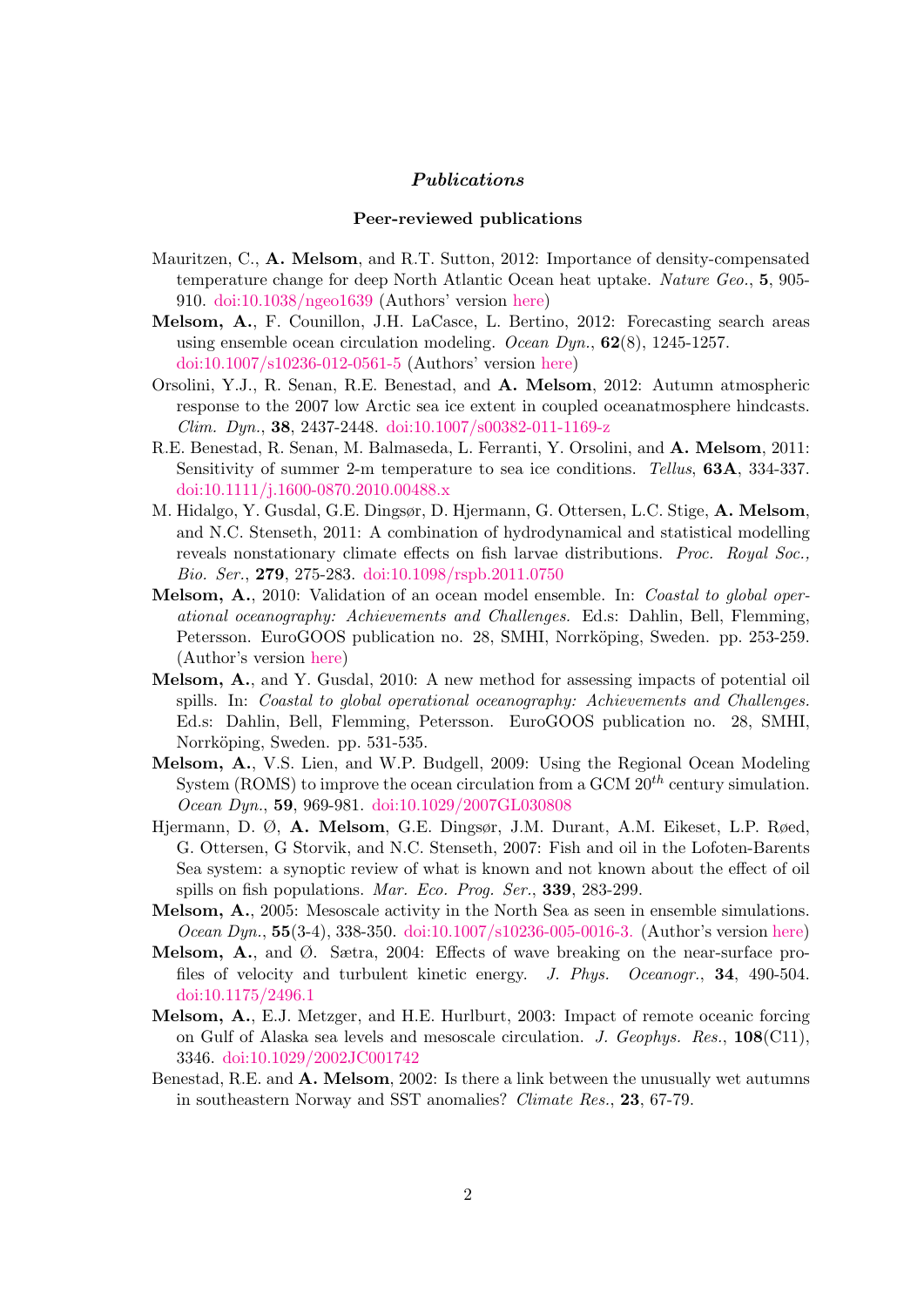- Melsom, A., S.D. Meyers, H.E. Hurlburt, E.J. Metzger and J.J. O'Brien, 1999: ENSO effects on Gulf of Alaska eddies. Earth Interactions, 3, 1-30. [doi:10.1175/1087-3562\(1999\)003](http://dx.doi.org/10.1175/1087-3562(1999)003<0001:EEOGOA>2.3.CO;2)<0001:EEOGOA>2.3.CO;2
- Meyers, S.D., A. Melsom, G.T. Mitchum and J.J. O'Brien, 1998: Detection of the oceanic fast Kelvin wave teleconnection during ENSO. J. Geophys. Res., 103, 27.655-27.663. [doi:10.1029/98JC02402](http://dx.doi.org/10.1029/98JC02402)
- Martinsen, E.A., B. Hackett, L.P. Røed and A. Melsom, 1997: Operational Marine Models at the Norwegian Meteorological Institute. In: Operational Oceanography. The challenge for European Co-operation. Ed.s Stel et al.. Elsevier Oceanography Series no. 62, 436-443. [10.1016/S0422-9894\(97\)80053-0](http://dx.doi.org/10.1016/S0422-9894(97)80053-0)
- Melsom, A., 1996: Effects of wave breaking on the surface drift. J. Geophys. Res., 101, 12071-12078. [doi:10.1029/96JC00584](http://dx.doi.org/10.1029/96JC00584)
- Weber, J.E. and A. Melsom, 1993a: Transient ocean currents induced by wind and growing waves. J. Phys. Oceanogr., 23, 193-206. [doi:10.1175/1520-0485\(1993\)023](http://dx.doi.org/10.1175/1520-0485(1993)023<0193:TOCIBW>2.0.CO;2)<0193:TOCIBW>2.0.CO;2
- Weber, J.E. and A. Melsom, 1993b: Volume flux induced by wind and waves in a saturated sea. J. Geophys. Res., 98, 4739-4745. [doi:10.1029/92JC02057](http://dx.doi.org/10.1029/92JC02057)
- Melsom, A., 1993: Effects of variable eddy viscosity on wave-induced currents under ice. Ann. Geophys., 11, 78-88.
- Melsom, A., 1992: Wave-induced roll motion beneath an ice cover. J. Phys. Oceanogr., 22, 19-28. [doi:10.1175/1520-0485\(1992\)022](http://dx.doi.org/10.1175/1520-0485(1992)022<0019:WIRMBA>2.0.CO;2)<0019:WIRMBA>2.0.CO;2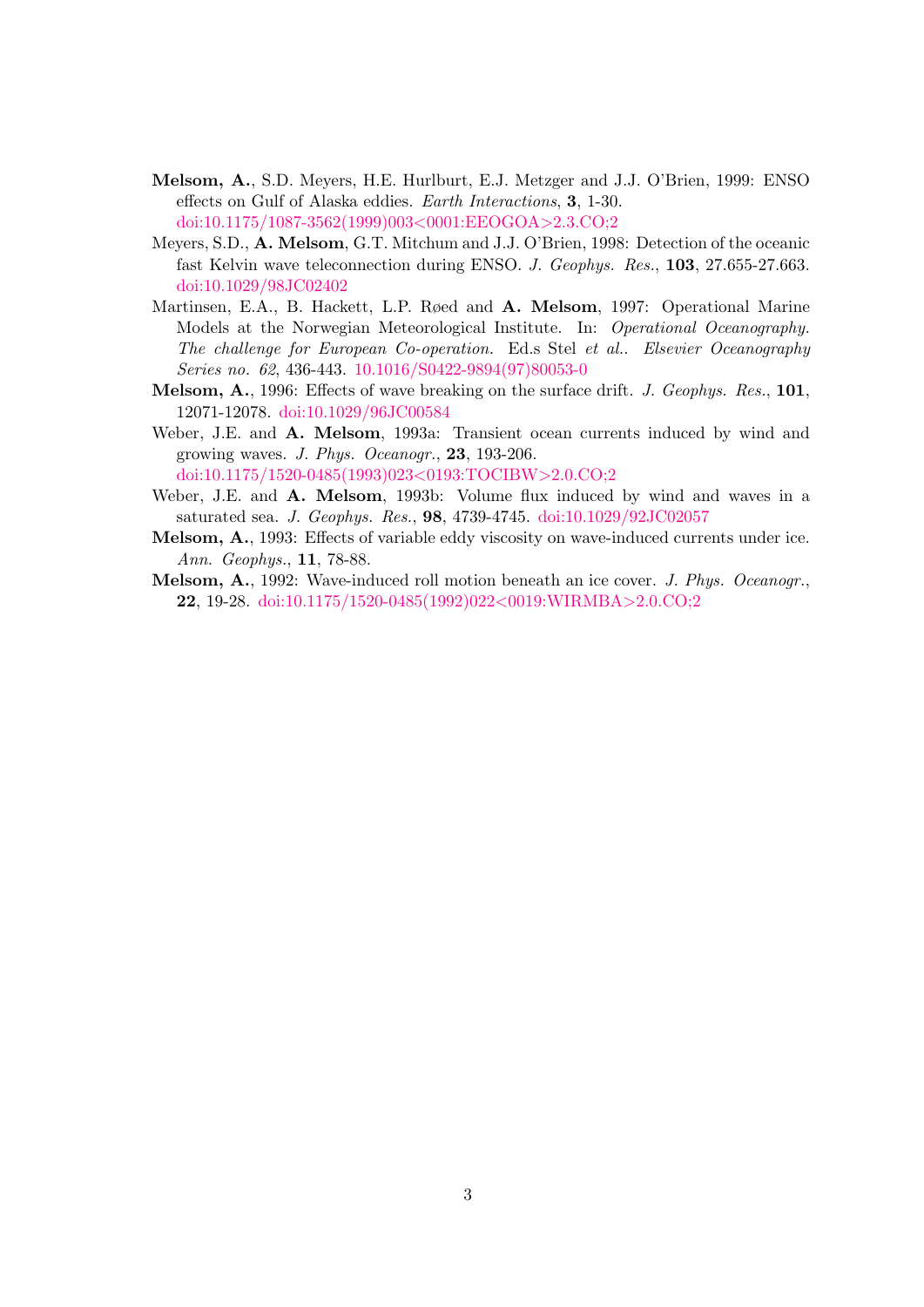## Reports

- Melsom, A., M. Simonsen, and L. Bertino, 2011: Scientific Validation Report (ScVR) for V1 Real-time Forecasts. [MyOcean project report MYO-WP05-ScCV-RT-ARC-](http://myocean.met.no/ARC-MFC/Validation/validationReport01.pdf)[METNO-OSLO-NO,](http://myocean.met.no/ARC-MFC/Validation/validationReport01.pdf) 21 pp.
- Melsom, A., 2010: Perturbing the ocean initial state from NAO regression. [met.no](http://met.no/Forskning/Publikasjoner/filestore/note01-20102.pdf) note  $1/2010$ , Norwegian Meteorological Institute. 7 pp.
- Melsom, A., 2010: Validation of sea ice concentration in the myOcean Arctic Monitoring and Forecasting Centre. [met.no note 12/2010](http://met.no/Forskning/Publikasjoner/filestore/metno_note_12_2010.pdf), Norwegian Meteorological Institute. 8 pp.
- Hidalgo, M., Y. Gusdal, G.E. Dingsør, L. Ciannelli, D.Ø. Hjermann, G. Ottersen, L.C. Stige, I. Fossum, A. Melsom, and N.C. Stenseth, 2009: Combining hydrographical particlestracking models with spatial analyses to evaluate spatial dynamics of cod larvae and 0-group in the Barents Sea. ICES CM  $2009/C:06$ , 21 pp.
- Melsom, A., and I. Fossum, 2009: Validation of an ocean model ensemble for the Barents Sea and the northeastern Nordic Seas. Norwegian Meteorological Institute. [met.no](http://met.no/Forskning/Publikasjoner/filestore/validation.pdf) [report 2/2009](http://met.no/Forskning/Publikasjoner/filestore/validation.pdf), Norwegian Meteorological Institute. 23 pp.
- Broström, G., A. Melsom, and A. Carrasco, 2009: Iceberg modeling at met.no: Valdation of hindcast experiment. [met.no report 16/2009](http://met.no/Forskning/Publikasjoner/filestore/report_16_2009.pdf), Norwegian Meteorological Institute. 63 pp.
- Broström, G., A. Melsom, M. Sayed, and I. Kubat, 2009: Iceberg modeling at met.no: Valdation of iceberg model. [met.no report 17/2009](http://met.no/Forskning/Publikasjoner/filestore/report_17_2009.pdf), Norwegian Meteorological Institute. 36 pp.
- Melsom, A., 2009: Ocean sea ice atmosphere heat fluxes over the Arctic Ocean. [met.no note 14/2009](http://met.no/Forskning/Publikasjoner/filestore/SPARnote.pdf), Norwegian Meteorological Institute. 7 pp.
- Isachsen, P.E., H. Engedahl, A.K. Sperrevik, B. Hackett, and A. Melsom, 2009: The TOPAZ system at met.no under MERSEA. [met.no note 26/2009](http://met.no/Forskning/Publikasjoner/filestore/note26.pdf), Norwegian Meteorological Institute. 20 pp.
- Hackett, B., A. Melsom, A. Carrasco, G. Zodiatis and R. Lardner, 2007: Upgraded met.no and OC-UCY oil spill fate forecast systems. [Mersea Integrated Project Report](http://www.mersea.eu.org/Documents/WP/WP12/Mersea-WP12-METNO-STR-001.pdf) [Mersea-WP12-METNO-STR-001](http://www.mersea.eu.org/Documents/WP/WP12/Mersea-WP12-METNO-STR-001.pdf)
- **Melsom, A.**, 2005: The ncl-metno shell script collection. *[met.no note 8/2005](http://met.no/Forskning/Publikasjoner/filestore/note8_2005.pdf)*, Norwegian Meteorological Institute. 30 pp.
- Melsom, A., 2004: Nondeterministic variability in the Skagerak and the North Sea: A pilot study. [met.no report 11/2004](http://met.no/Forskning/Publikasjoner/filestore/011_2004.pdf), Norwegian Meteorological Institute. 19 pp.
- Røed, L.P., H. Engedahl, B. Hackett, A. Melsom, X.B. Shi, and Ø. Sætra, 1999: [Circu](http://regclim.met.no/rapport_2/circulation_hydrography_ocean_model.htm)[lation and hydrography in the Nordic Seas inferred from ocean model experiments at](http://regclim.met.no/rapport_2/circulation_hydrography_ocean_model.htm) [DNMI.](http://regclim.met.no/rapport_2/circulation_hydrography_ocean_model.htm) RegClim General Technical Report (NILU) 2, 109-124.